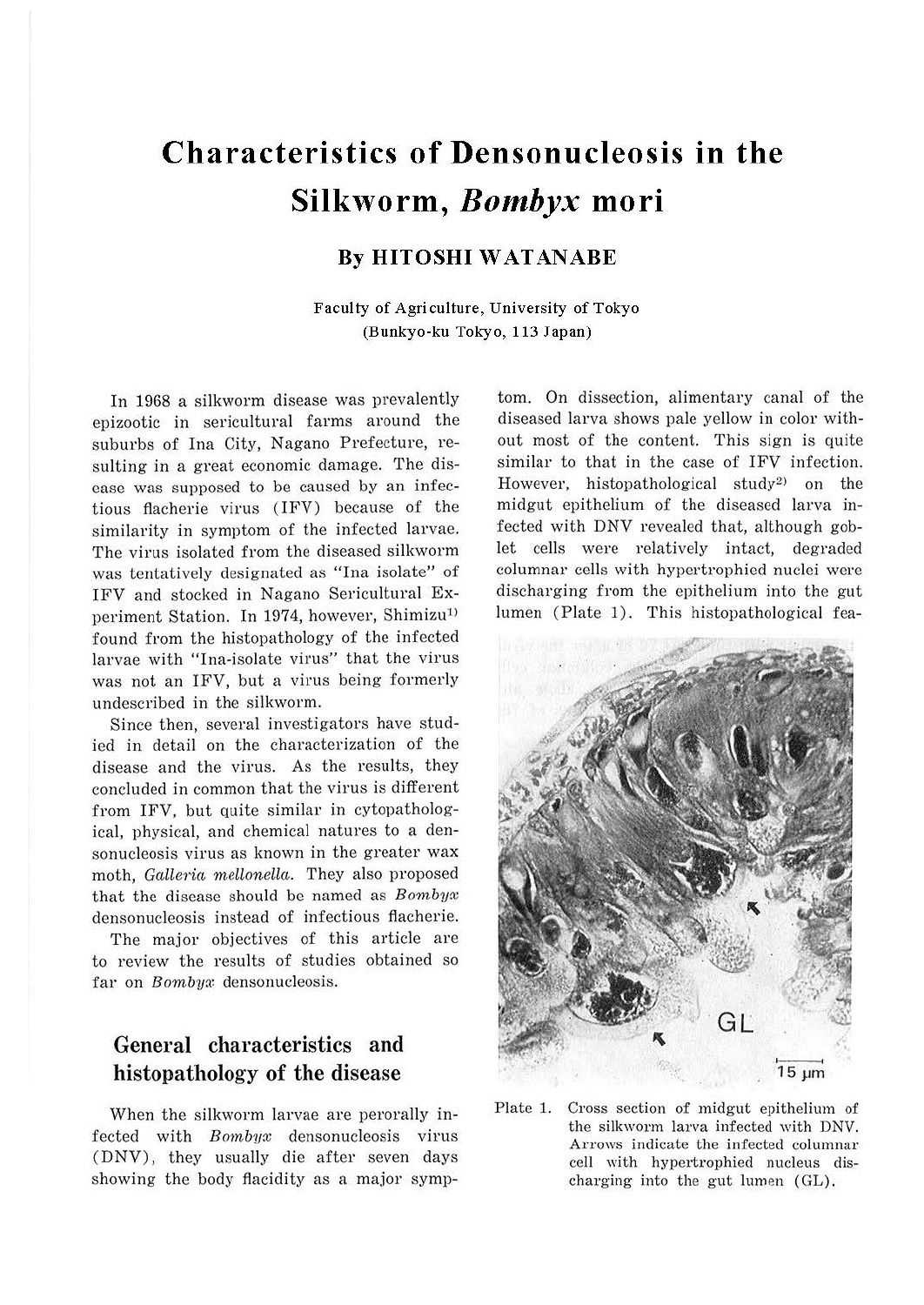ture is quite comparable to that of the infected midgut with IFV, where goblet cells are first degenerated.

A light-radioautographic study<sup>2)</sup> with  ${}^{3}H$ thymidine revealed that DNA synthesis occurred predominantly in the infected nucleus of columnar cell, indicating the virus seemed to be a DNA virus multiplying in the nucleus. Electron micrograph showed that spherical virus particles multiplied in the nucleus of the columnar cell, while the adjacent goblet cells showed no infection.

Further, the infection and multiplication site of a densonucleosis virus in the silkworm were studied by means of the fluorescent antibody technique.<sup>3)</sup> Among various tissues of the infected larvae, only the midgut epithelium showed specific fluorescence. The fluorescence was restricted to the nuclei of the columnar cells, showing the site of virus multiplication. The fluorescence appeared sporadically in a few columnar cells 24 hr after virus administration and became more intense and increased in number with time. At 72 hr after the virus administration, most of the columnar cells near the cardiac valve did not show any fluorescence even in the later stages of the

disease.

The multiplication of DNV was greatly reduced when the infected larvae reared at 25- 28°C were transferred to an environment at the high temperature of  $37^{\circ}C^{4}$  Autoradiographic results with <sup>3</sup>H-thymidine and <sup>3</sup>Htyrosine revealed that the synthesis of both viral DNA and protein was greatly reduced in the infected larvae maintained at 37°C. Fluorescent antibody studies also confirmed that the synthesis of DNV-antigen in the larva was inhibited at 37°C. These results indicated that high temperature (37°C) may reduce the activity of enzymes concerned with viral DNA and protein synthesis.

#### **Physical and chemical natures of the virus**

For purification of *Bombyx* DNV from the infected midgut, a standard procedure with ultracentrifugation of the supernatant of mercerated diseased midgut on 50% sucrose and then 10-40% sucrose gradient was established. $5$  Thus purified virus is a spherical particle with a diameter of about 21 nm (Plate 2). Serological studies with the anti-



Plate 2. Electron micrograph of purified *Bornbyx* DNV particles, negatively stained with 2% PTA.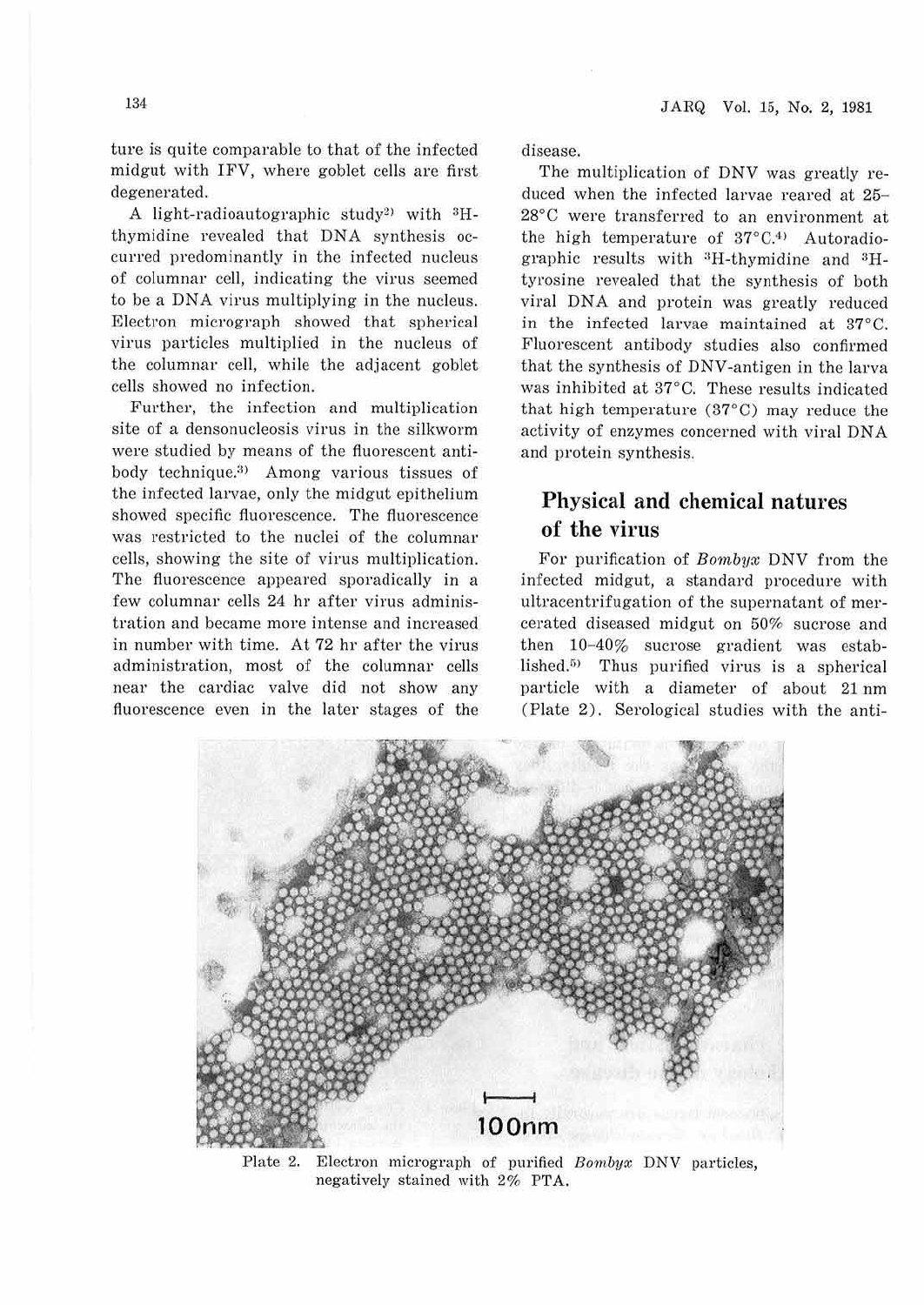135

serum of purified *Bombyx* DNV revealed that the virus is serologically quite different from an IFV of the silkworm, as well as DNVs isolated from G. mellonella and Junonia coenia.

The extracted nucleic acid from the virus was confirmed to be DNA according to the positive reaction to diphenylamine and the following base ratio;  $G:A:C:T=22.1:30.0$ :  $20.6:27.2<sup>6</sup>$ . Characterization studies<sup>7.8)</sup> of the virus DNA revealed that *Bonibyx* DNV had a sedimentation coefficient of 102 s and contained  $28 \pm 2\%$  of DNA. The DNA in lowsalt buffer possessed properties typical of a single-stranded (ss) molecule. Double-stranded (ds) DNA was extracted under conditions of appropriate high salt and elevated temperatures. Electron micrograph of the ds DNA revealed that it was composed of linear molecules with an average length of  $1.7 \mu m$ and other less well-defined structures. The linear ds molecule had a molecular weight of about  $3.4 \times 10^6$  determined by electron microscopy and agarose gel electrophoresis. When the ds DNA was alkali-denatured and examined under electron microscope, linear ss molecule with appropriate length of 1.7  $\mu$ m observed, indicating that the linear ss molecules of unit length.

Four structural proteins were found in purified *Bombyx* DNP which were analyzed by  $SDS-polyacrylamide$  gel electrophoresis.<sup>9)</sup> The major viral protein (VPl), accounting for 65% of the total virion protein, had a molecular weight of about 50,000, and the other three minor proteins (VP2, VP3, VP4) had molecular weights of about 57,000, 70,000, and 77,000, respectively. The *Bombyx* DNV particle contained about 60 molecules of VP1, and VPI was believed to be capsid protein.

From the physical and chemical natures of the virus mentioned above, *Bombux* DNV belongs taxonomically to *Densovirus*, a genus of the family Parvoviridae.

#### **Silkworm resistance to DNV infection**

Peroral inoculation tests of DNV to various

silkworm strains revealed that most of the silkworm strains were nonsusceptible, while some other strains were highly susceptible to the DNV infection.<sup>10)</sup> In order to determine the mode of interitance of the nonsusceptibility, the infection tests with the susceptible (S) and nonsusceptiblc (N) parent strains, their reciprocal  $F_1$  hybrids and the backcrossed hybrids to either of the parents were made. The -log ICso (median infective concentration of virus) values of reciprocal F1 hybrids and those of their backcrossed hybrid to the S strain were nearly the same as that of the S strain, while the -log IC5o value of  $F_2$  hybrid was a little less, and the value of the backcrossed hybrid to the N strain was significantly less than that of the S strain. When DNV of high concentration that resulted in 100% infection in the S strain was administered to the *F2* hybrid and the backcrossed hybrid to the N strain, the susceptible and nonsusceptible larvae were segregated at a 3 :1 and a 1 :1 ratio, respectively.

These results indicated that the nonsusceptibility to DNV infection was controlled genetically by a recessive gene which was not sexlinked. Therefore, practical rearing of the silkworm strain which contains homozygously the nonsusceptibility recessive gene seems to be one of the best ways for protection against epizootics of densonucleosis in sericultural farms. The biochemical mechanism by which the nonsusceptibility gene caused resistance to DNV in the silkworm is unknown. But it has been speculated that the recessive nonsusceptibility gene may control one of the host cell enzymes that is concerned with DNV replication or with receptor synthesis.

## **Epizootiology of densonucleosis**  in the silkworm

Epizootiological investigations were made<sup>11)</sup> on the occurrence of densonucleosis at sericultural farms in two separated districts, Saitama and Nagano prefectures, indicating an enzootic of densonucleosis in the both sericultural areas; occurrence of the disease was